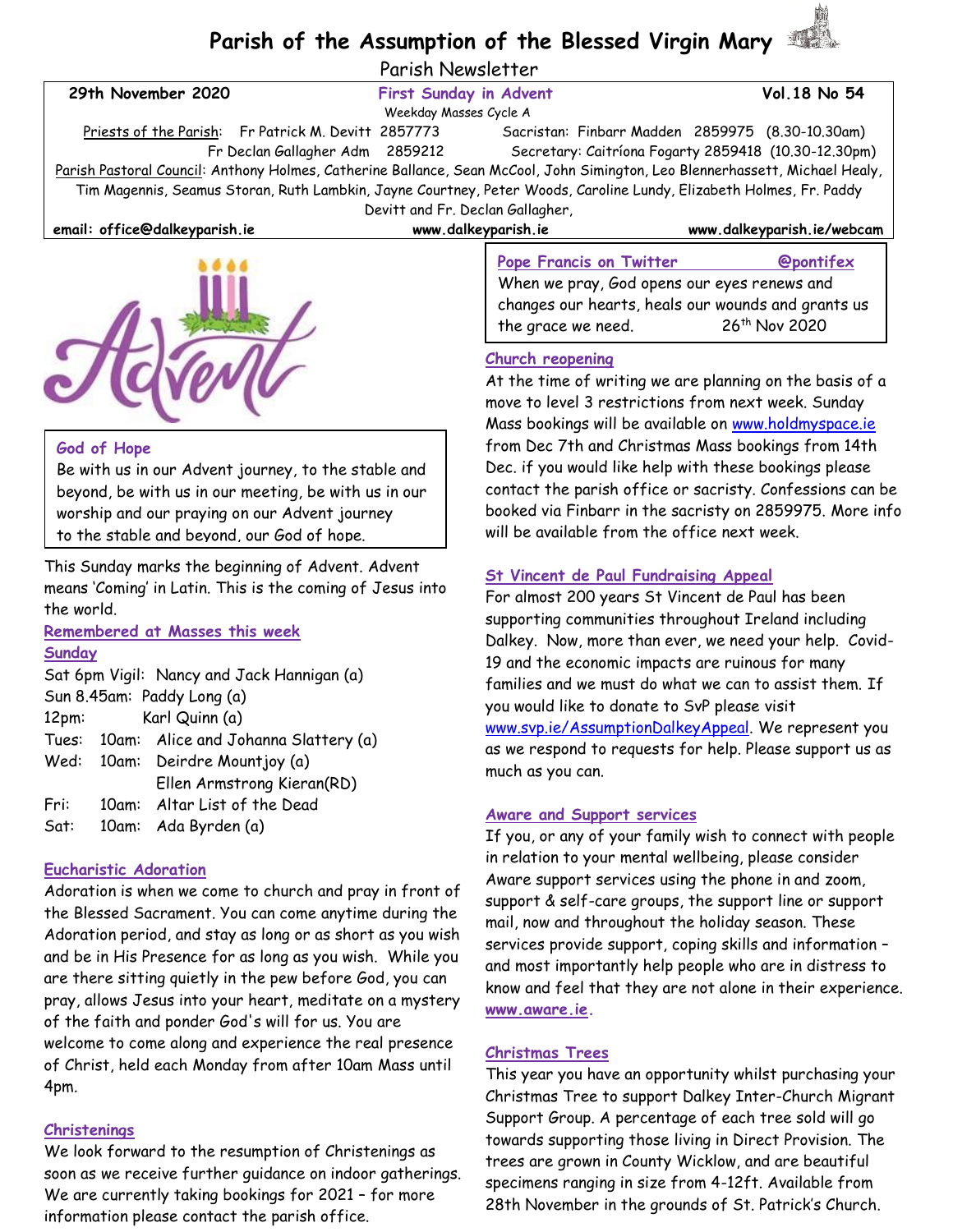#### **Car Park**

We have introduced a new card payment / contactless pay system (tap and go) on machine 3 in the church car park (machine nearest parish office) to facilitate easy and safer use.

#### **Advent Service**

The Diocesan Advent Service will take place online from the Monastery of St. Alphonsus on Saturday 28<sup>th</sup> November at 5.00pm on the webcam at [www.rednuns.com](http://www.rednuns.com/)

#### **Advent wreath making for children**

Children are invited to create their own Advent wreath. Join online on Saturday 21st at 3.30pm. Every Saturday at 3.30pm during Advent (and Christmas morning at 8am). We invite families to gather around the Advent wreath to pray together. Join Facebook @CCPCDublin. For more **contact Christina Malone 085 716 2152**

#### **I wait. I watch. I hope**

If you are looking for something different this advent, why not join a WhatsApp group to receive an Advent reflection every day. For further details and if you like to join **contact Christina Malone 085 716 2152** 

#### **Living Advent Calendar 2020**

We are asking parishioners to tell the Christmas story in 25 days. This will be shared on Facebook every morning at 8am from the 1st of December @CCPCDublin. If you like to be involved contact **Christina Malone 085 716 2152 or email [christina.malone@dublindiocese.ie](mailto:christina.malone@dublindiocese.ie)**

#### **Something Different for Advent**

Advent is on the horizon and I know this is, and is going to be a busy and uncertain time for so many – so we are just encouraging you to make sure to make a little space to look after yourself. Here is a little gift for you to help you to take a bit of time this Advent - Share it with all the other Busy people you know – Take from it what you need. You can download and print this free resource from - **www.clondalkinparish.com**

#### **Walk of Light 2020**

For 14 years the "Walk of Light" under the umbrella of the Dublin Council of Churches has been a feature of ecumenical spirit in Dublin. Participants would gather at a city centre church for opening worship and then walk on to a second and a third station where they would be welcomed by the local worship team and community. Along the way there was a chance to get to know one another, at the stations, a chance to listen to the Word and pray. 2020 is different. But walkers from different churches have been out and churches have prepared ecumenical

worship. The **video will be released on Saturday 28th November on the Dublin Diocesan Website. [www.dublindiocese.ie](http://www.dublindiocese.ie/)**

#### **Staying Safe**

As we move to the new guidelines for Church reopening we continue to ask that we all maintain social distancing and wear masks while inside the church building. Please use the sanitizer provided and clean your pew after your visit with Jesus. We are also kindly ask that that litter is taken home or disposed of in the bins at the church entrance and that dog waste is removed. This will help us keep our parish clean and safe and protect our volunteers and hard working Dalkey tidy town's team .

## **CORONAVIRUS HELPLINE FOR OLDER PEOPLE:** 0818 222 024

If you have concerns or queries about COVID-19 call ALONE's dedicated support line everyday, 8am - 8pm



#### **Mindful prayer**

In a growing secular world it seems much more cool to do mindfulness as opposed to pray. My Sense is that mindfulness empties our minds of clutter ….a process of deleting what's blocking us from entering into an inner silence of peace and presence. Essentially prayer similarly brings us to a sacred place of peace and serenity. Prayer is a gift. The spirit prays within us. Like any relationship it needs to be communicated regularly in order for the experience to become wholesome and part of our day to day lives. Prayer is never magic, it's much bigger than just our feelings, prayer points us in the direction of hopefulness and well being. Prayer is simple and doesn't need to be complicated by too much words or noise. The best way to pray is with our heart. "Prayer is not asking. It is a longing of

the soul. It is daily admission of one's weakness. It is better in prayer to have a heart without words than words without a heart."

– Fr Paddy Byrne

### **Serenity prayer**

God grant me the serenity to accept the things I cannot change; courage to change the things I can; and wisdom to know the difference.

**If you would like to receive a copy of our newsletter by email please contact office@dalkeyparish.ie [www.dalkeyparish.ie](http://www.dalkeyparish.ie/) @dalkeyparish FB dalkeyparish**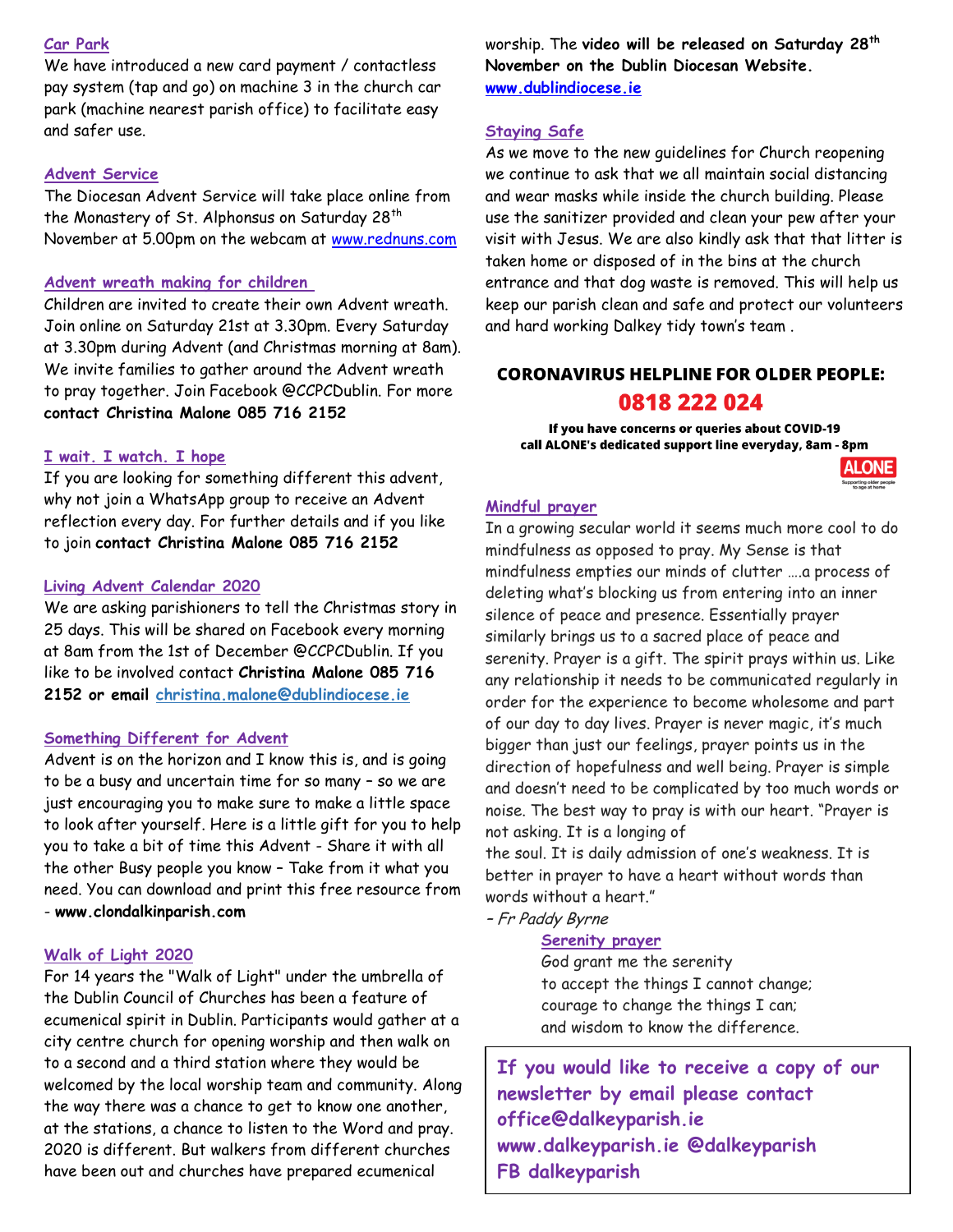## **Christmas lights**

Thanks to all who have organised Christmas lights in the town. At archbolds castle We will have Christmas lights on the

> Castle, Christmas tree lit at the entrance, the large tree in St

> Begnet's opposite Archbold's lit for the first time, and a full

> illumination of St Begnet's Church also for the first time.

> We are still hoping that if Galleries are allowed to open 'in a

> controlled environment', we will be able to go ahead with the John

> Short Visual Record Exhibition in the Town Hall. So fingers crossed!